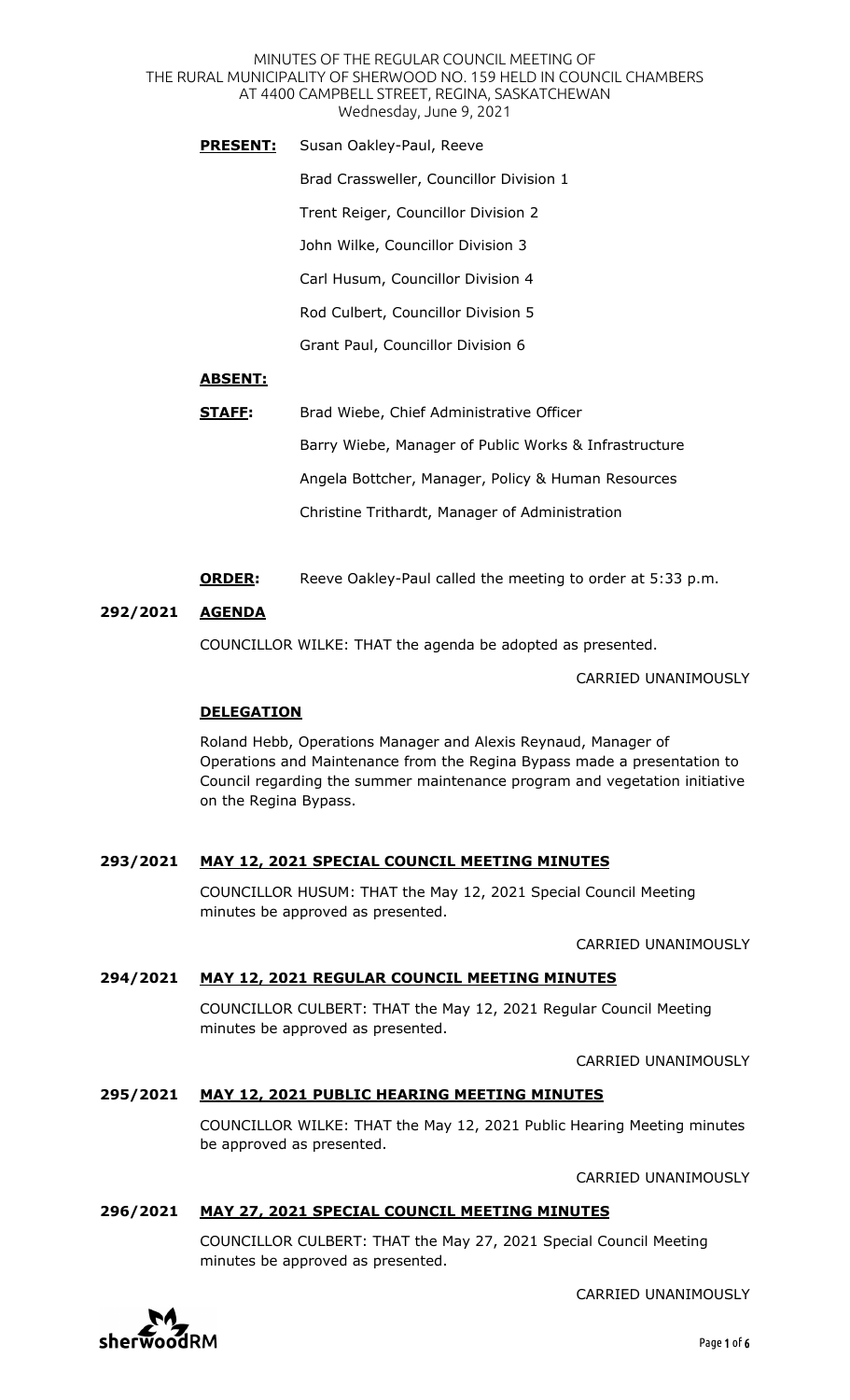## **297/2021 MONTHLY FINANCIAL REPORTS – APRIL 2021**

COUNCILLOR HUSUM: THAT the Monthly Financial Reports for April 2021 be accepted as information and filed.

CARRIED UNANIMOUSLY

#### **298/2021 MONTHLY RESERVE FUND SUMMARY**

COUNCILLOR CULBERT: THAT the Monthly Reserve Fund Summary for April 2021 be accepted as information and filed.

CARRIED UNANIMOUSLY

## **299/2021 LIST OF ACCOUNTS FOR REVIEW**

COUNCILLOR WILKE: THAT cheque numbers 19429 to 19502 totaling \$193,041.13 for May 2021, as outlined in the List of Accounts for Review attached to and forming part of these minutes be approved; and,

THAT the Payroll and Electronic Funds Transfer for April 2021 totaling \$209,537.21 be ratified.

CARRIED UNANIMOUSLY

## **300/2021 PUBLIC WORKS OPERATIONS AND PROJECTS UPDATE - MAY**

COUNCILLOR HUSUM: THAT the May Public Works Operations and Projects Update report be accepted as information and filed.

CARRIED UNANIMOUSLY

## **301/2021 RURAL INTEGRATED ROADS FOR GROWTH (RIRG) STIMULUS FUNDING APPROVAL**

COUNCILLOR CRASSWELLER: THAT the Rural Integrated Roads for Growth (RIRG) Stimulus Funding Approval report be accepted as information and filed.

CARRIED UNANIMOUSLY

## **302/2021 BYLAW NO. 04/21 – A BYLAW TO REPEAL THE RM OF SHERWOOD BYLAW NO. 09/98**

COUNCILLOR CULBERT: THAT Bylaw No. 04/21 - A Bylaw to Repeal the RM of Sherwood Bylaw No. 09/98, be read a first time.

CARRIED UNANIMOUSLY

## **303/2021 BYLAW NO. 10/21 – A BYLAW FOR THE PURPOSE OF AMENDING THE DEVELOPMENT LEVY BYLAW NO. 03/21 WITHIN THE RURAL MUNICIPALITY OF SHERWOOD NO. 159**

COUNCILLOR HUSUM: THAT Bylaw No. 10/21 - A Bylaw for the Purpose of Amending the Development Levy Bylaw No. 03/21 within the Rural Municipality of Sherwood No. 159, be read a first time.

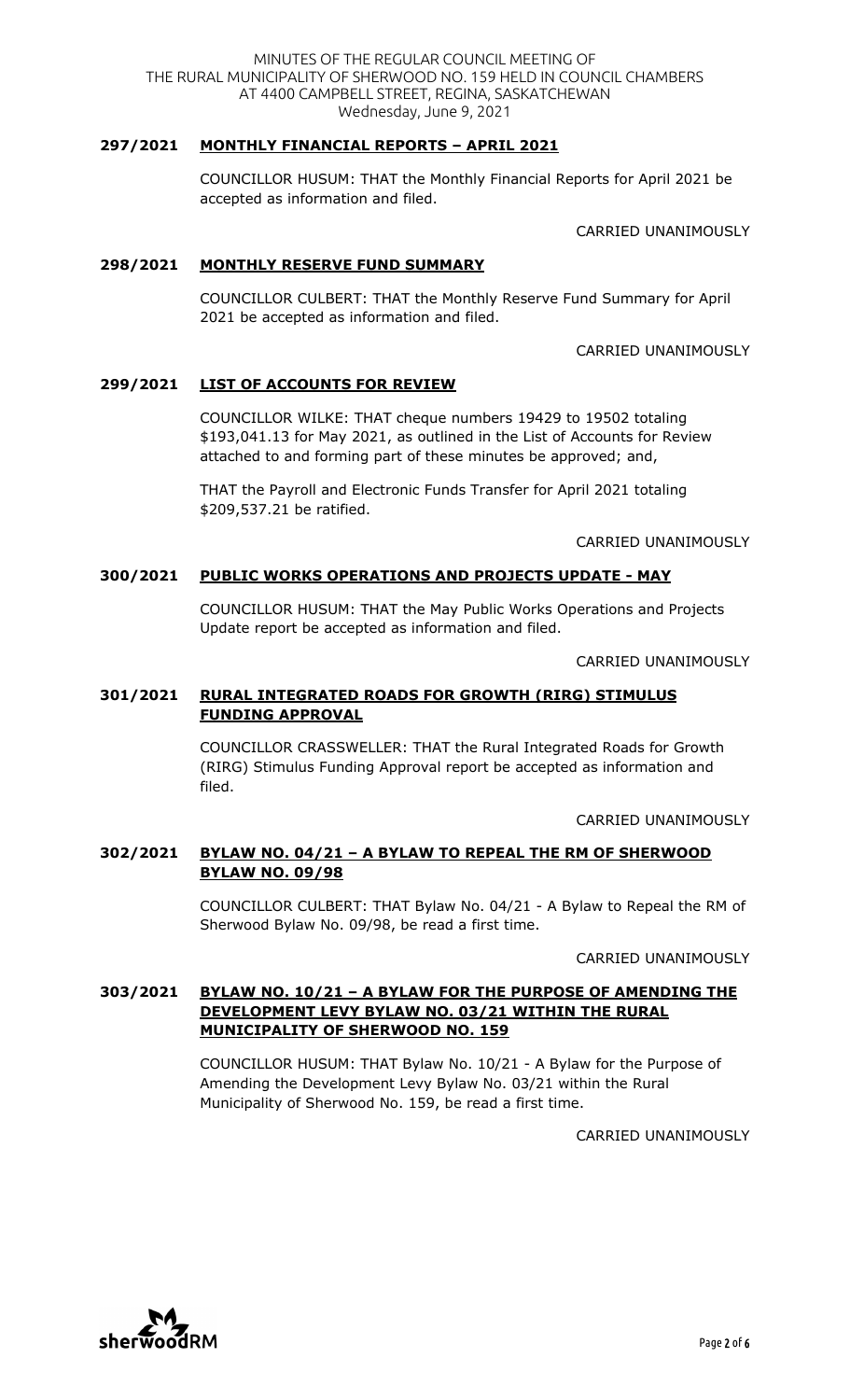## **304/2021 BYLAW NO. 10/21 – A BYLAW FOR THE PURPOSE OF AMENDING THE DEVELOPMENT LEVY BYLAW NO. 03/21 WITHIN THE RURAL MUNICIPALITY OF SHERWOOD NO. 159**

COUNCILLOR CULBERT: THAT Bylaw No. 10/21 - A Bylaw for the Purpose of Amending the Development Levy Bylaw No. 03/21 within the Rural Municipality of Sherwood No. 159, be read a second time.

CARRIED UNANIMOUSLY

# **305/2021 BYLAW NO. 10/21 – A BYLAW FOR THE PURPOSE OF AMENDING THE DEVELOPMENT LEVY BYLAW NO. 03/21 WITHIN THE RURAL MUNICIPALITY OF SHERWOOD NO. 159**

COUNCILLOR HUSUM: THAT Bylaw No. 10/21 - A Bylaw for the Purpose of Amending the Development Levy Bylaw No. 03/21 within the Rural Municipality of Sherwood No. 159, be given three readings at this meeting.

CARRIED UNANIMOUSLY

# **306/2021 BYLAW NO. 10/21 – A BYLAW FOR THE PURPOSE OF AMENDING THE DEVELOPMENT LEVY BYLAW NO. 03/21 WITHIN THE RURAL MUNICIPALITY OF SHERWOOD NO. 159**

COUNCILLOR PAUL: THAT Bylaw No. 10/21 - A Bylaw for the Purpose of Amending the Development Levy Bylaw No. 03/21 within the Rural Municipality of Sherwood No. 159, be read a third time and hereby adopted.

CARRIED UNANIMOUSLY

## **307/2021 SU 21-009: SURFACE PARCEL SUBDIVISION TO SEPARATE ONE 4.047 HECTARE (10 ACRE) PARCEL FROM SOURCE QUARTER SECTION LOCATED AT SE ¼ 20-18-19-W2M**

COUNCILLOR CULBERT: THAT proposed subdivision application SU 21-009 (Community Planning File R0277-21R), which intends to subdivide one 4.047ha (10.00ac) parcel from quarter section SE ¼ 20-18-19-W2M be recommended for approval by Community Planning with the following consideration:

1. 5 metre (32.8 ft.) width of Road widening to be dedicated by plan of survey along with frontage of RR 2194.

CARRIED UNANIMOUSLY

# **308/2021 JUNE.2021 UPDATE – ADMINISTRATION & FINANCE**

COUNCILLOR REIGER: THAT the June 2021 Administration & Finance Update report be accepted as information and filed.

CARRIED UNANIMOUSLY

## **309/2021 COUNCIL MEETINGS DATE AND TIME**

COUNCILLOR CRASSWELLER: THAT the Regular Council Meetings be scheduled for third Wednesday of each month at 5:30 p.m., starting in July 2021.

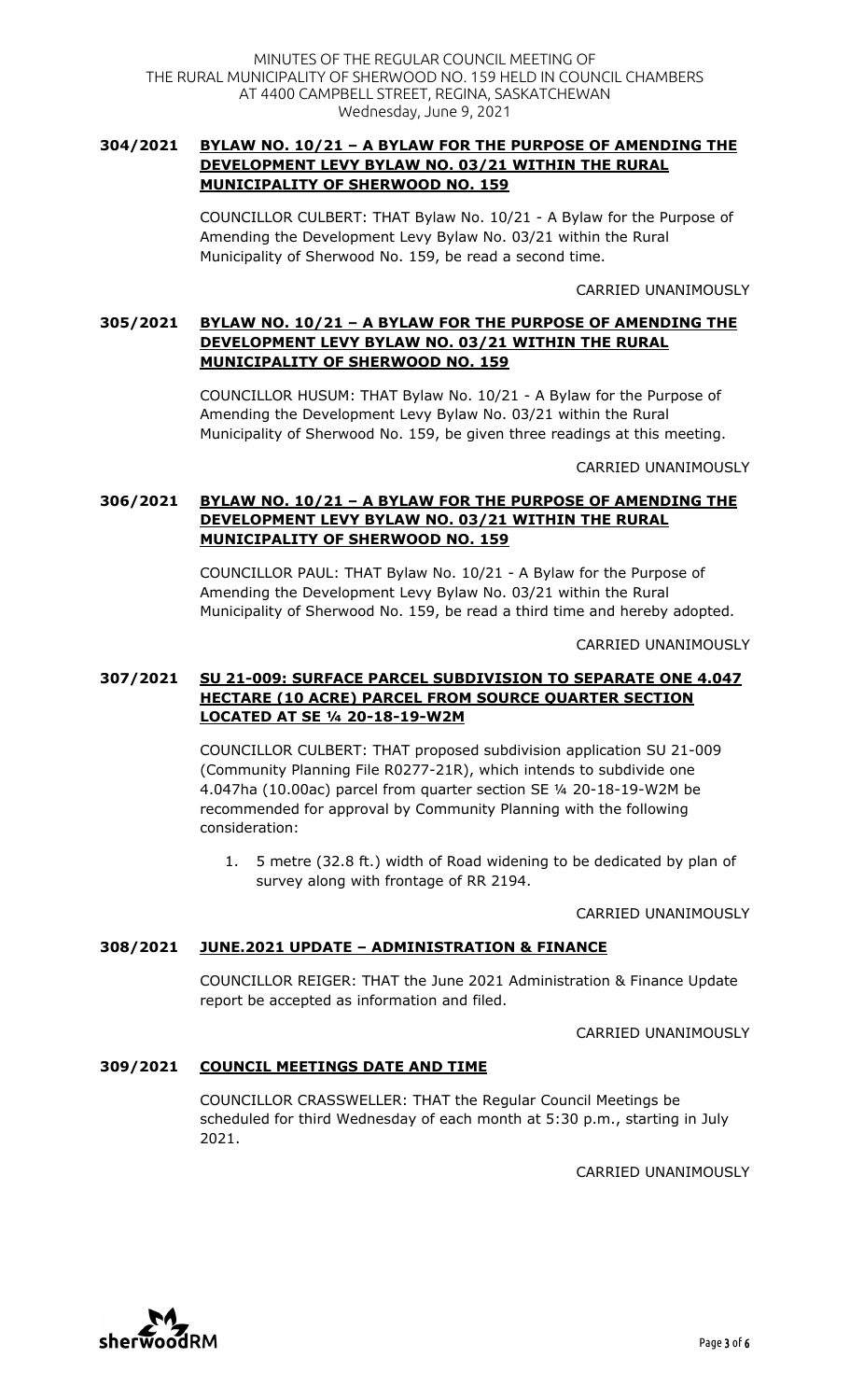## **310/2021 SASKATCHEWAN FEDERATION OF POLICE OFFICERS – 14TH ANNUAL CRIME PREVENTION GUIDE**

COUNCILLOR WILKE: THAT in accordance with the RM of Sherwood Policy No. #2000-02 Council denies the request of a charitable donation or purchase of an advertisement space from the Saskatchewan Federation of Police.

CARRIED UNANIMOUSLY

## **311/2021 2021 UNIFORM MILL RATE**

COUNCILLOR CULBERT: THAT the Rural Municipality of Sherwood No. 159 2021 Uniform Mill Rate be set at 6.00 mills.

CARRIED UNANIMOUSLY

# **312/2021 BYLAW 11/21 – A BYLAW TO ESTABLISH MILL RATE FACTORS**

COUNCILLOR HUSUM: THAT Bylaw No. 11/21 - A Bylaw to Establish Mill Rate Factors, be read a first time.

CARRIED UNANIMOUSLY

## **313/2021 BYLAW 11/21 – A BYLAW TO ESTABLISH MILL RATE FACTORS**

COUNCILLOR WILKE: THAT Bylaw No. 11/21 - A Bylaw to Establish Mill Rate Factors, be read a second time.

CARRIED UNANIMOUSLY

# **314/2021 BYLAW 11/21 – A BYLAW TO ESTABLISH MILL RATE FACTORS**

COUNCILLOR HUSUM: THAT Bylaw No. 11/21 - A Bylaw to Establish Mill Rate Factors, be given three readings at this meeting.

CARRIED UNANIMOUSLY

## **315/2021 BYLAW 11/21 – A BYLAW TO ESTABLISH MILL RATE FACTORS**

COUNCILLOR CULBERT: THAT Bylaw No. 11/21 - A Bylaw to Establish Mill Rate Factors, be read a third time and hereby adopted.

CARRIED UNANIMOUSLY

#### **316/2021 RECESS**

COUNCILLOR HUSUM: THAT this meeting recess at 7:24 p.m.

CARRIED UNANIMOUSLY

## **RECONVENE**

REEVE OAKLEY-PAUL: THAT this meeting reconvene into regular session at 7:40 p.m.

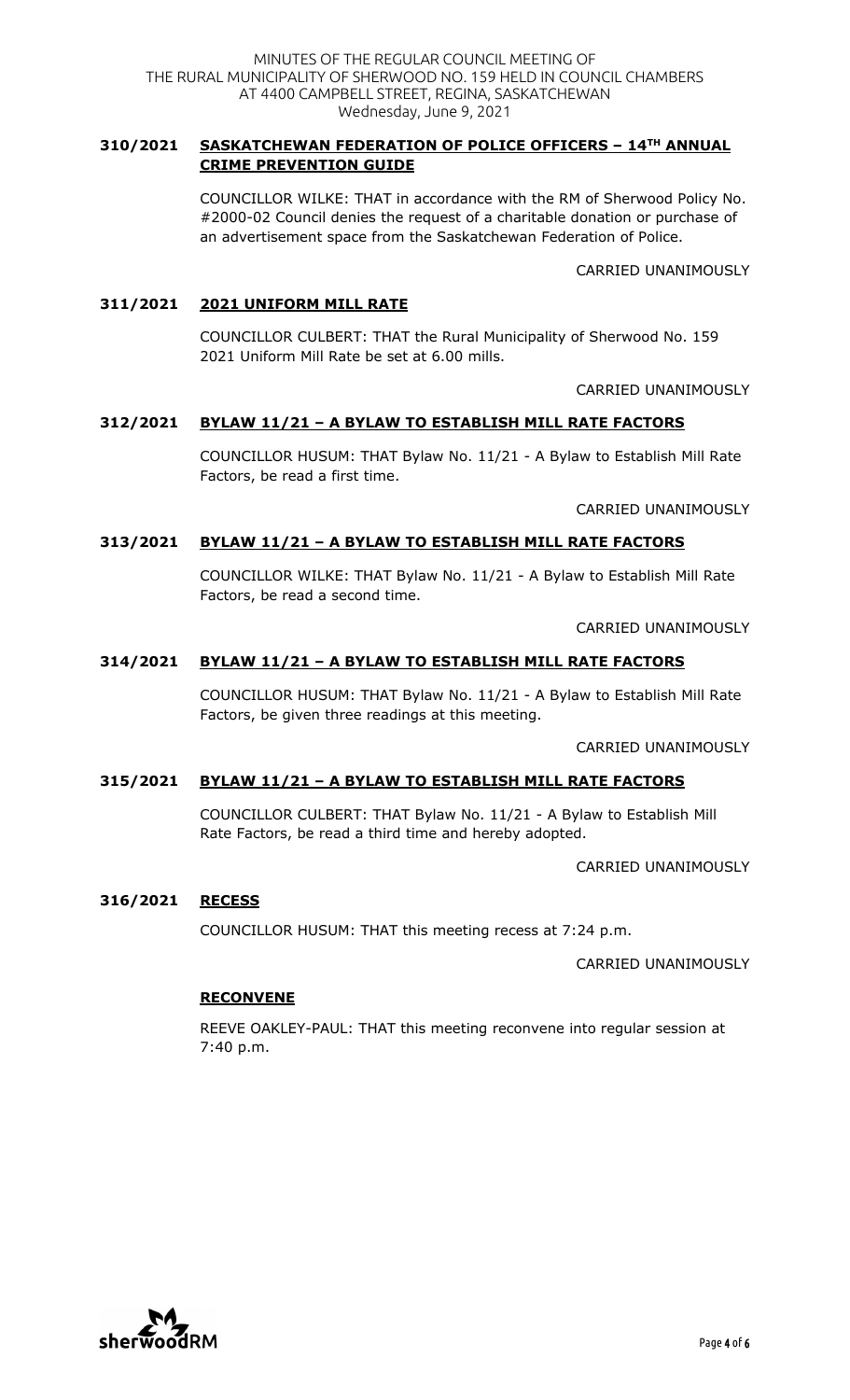# **317/2021 COMMUNICATIONS**

COUNCILLOR CULBERT: THAT the following correspondence be accepted as information and filed:

- 1. Prairie Central District for Sport, Culture and Recreation May 25, 2021 E-News
- 2. May 27, 2021 SARM Information Division 1 Director
- 3. SAMA 2021 Annual Meeting Resolution Outcome
- 4. May 31, 2021 Update on SaskPower's Residential Smart Meter Pilot Program
- 5. SaskLander: Informing Rural Land Access

#### CARRIED UNANIMOUSLY

#### **318/2021 CLOSED SESSION**

COUNCILLOR CULBERT: THAT this meeting go into closed session at 8:21 p.m.

CARRIED UNANIMOUSLY

#### **319/2021 RECONVENE**

COUNCILLOR HUSUM: THAT this meeting go into regular session at 10:00 p.m.

CARRIED UNANIMOUSLY

#### **320/2021 MEETING EXTENSION**

COUNCILLOR CULBERT: THAT this meeting be extended until business is completed.

CARRIED UNANIMOUSLY

#### **321/2021 CLOSED SESSION**

COUNCILLOR HUSUM: THAT this meeting go into closed session at 10:00 p.m.

CARRIED UNANIMOUSLY

#### **322/2021 RECONVENE**

COUNCILLOR CRASSWELLER: THAT this meeting go into regular session at 10:37 p.m.

CARRIED UNANIMOUSLY

#### **323/2021 2021 BUDGET REVISION**

COUNCILLOR HUSUM: THAT the 2021 RM of Sherwood Budget be revised as follows:

General Municipal Levy \$6,296,113

Purchase of Capital Assets (Roads) \$1,564,047